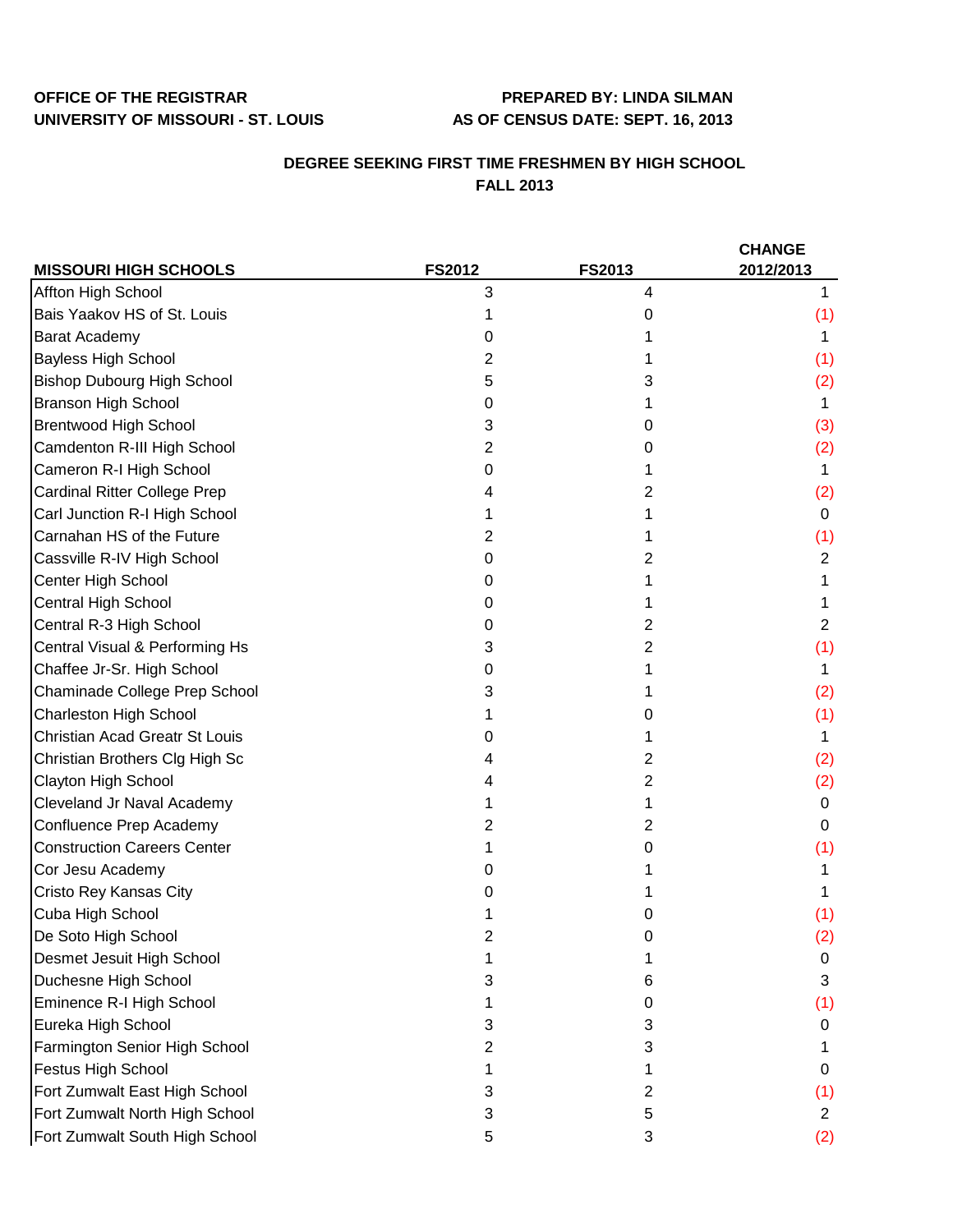| Fort Zumwalt West High School    | 7  | 13             | 6              |
|----------------------------------|----|----------------|----------------|
| Fox C-6 High School              | 6  | 7              |                |
| <b>Francis Howell Central</b>    | 5  | 7              | $\overline{2}$ |
| Francis Howell High School       | 3  | 1              | (2)            |
| Francis Howell North High Sch    | 6  | 11             | 5              |
| Gateway Institute Of Tech        | 4  | 14             | 10             |
| Glendale High School             | 0  |                |                |
| Grandview C4 SR High School      |    | 0              | (1)            |
| Hancock Place Sr High School     | O  | 10             | 10             |
| Hazelwood Central Sr High Sch    |    | 8              |                |
| Hazelwood East High School       | 5  | 2              | (3)            |
| Hazelwood West Senior High       | 8  | 11             | 3              |
| Helias Interparish High School   |    | 0              | (1)            |
| Hermann High School              | 0  |                | 1              |
| Hickman High School              |    | 0              | (1)            |
| Hillsboro Senior High School     |    | 0              | (1)            |
| <b>Hogan Preparatory Academy</b> |    | 0              | (1)            |
| <b>Holt High School</b>          | Ω  | 3              | 3              |
| Imagine College Prep             | 2  | 0              | (2)            |
| Incarnate Word Academy           |    | 0              | (1)            |
| Jackson High School              |    |                | (3)            |
| Jefferson City High School       |    | $\overline{2}$ |                |
| Jennings Senior High School      |    | $\overline{2}$ | (2)            |
| John F Kennedy High School       | O  | 3              | 3              |
| Joplin High School               | Ω  |                |                |
| Kennett High School              |    | 0              | (1)            |
| Kingston High School             | 2  | 0              | (2)            |
| Kirkwood High School             |    | 2              |                |
| Ladue Horton Watkins High Sch    |    |                | 3              |
| Lafayette High School            |    |                | (3)            |
| Lees Summit North High School    |    | 0              | (1)            |
| Lift For Life Academy            | 2  |                | (1)            |
| Lincoln College Prep Academy     | 3  |                | (2)            |
| Lindbergh High School            |    | 5              | (2)            |
| Linn High School                 |    | 0              | (1)            |
| Logos High School                |    | 0              | (1)            |
| Lutheran High Sch St Chas Co     |    |                | 0              |
| Lutheran High School North MO    | 2  | 0              | (2)            |
| Lutheran High School South       | 3  | 3              | 0              |
| Maplewood-Richmond Hts Sr Hs     | 4  | 2              | (2)            |
| Maries R-I School                |    | 0              | (1)            |
| Mark Twain High School           |    | 0              | (1)            |
| Marquette High School            | 8  | 5              | (3)            |
| McCluer High School              |    | 5              | 4              |
| McCluer North High School        | 12 | 4              | (8)            |
| McCluer South Berkeley HS        | 3  | 0              | (3)            |
| McKinley Classical Leadership    |    |                | 0              |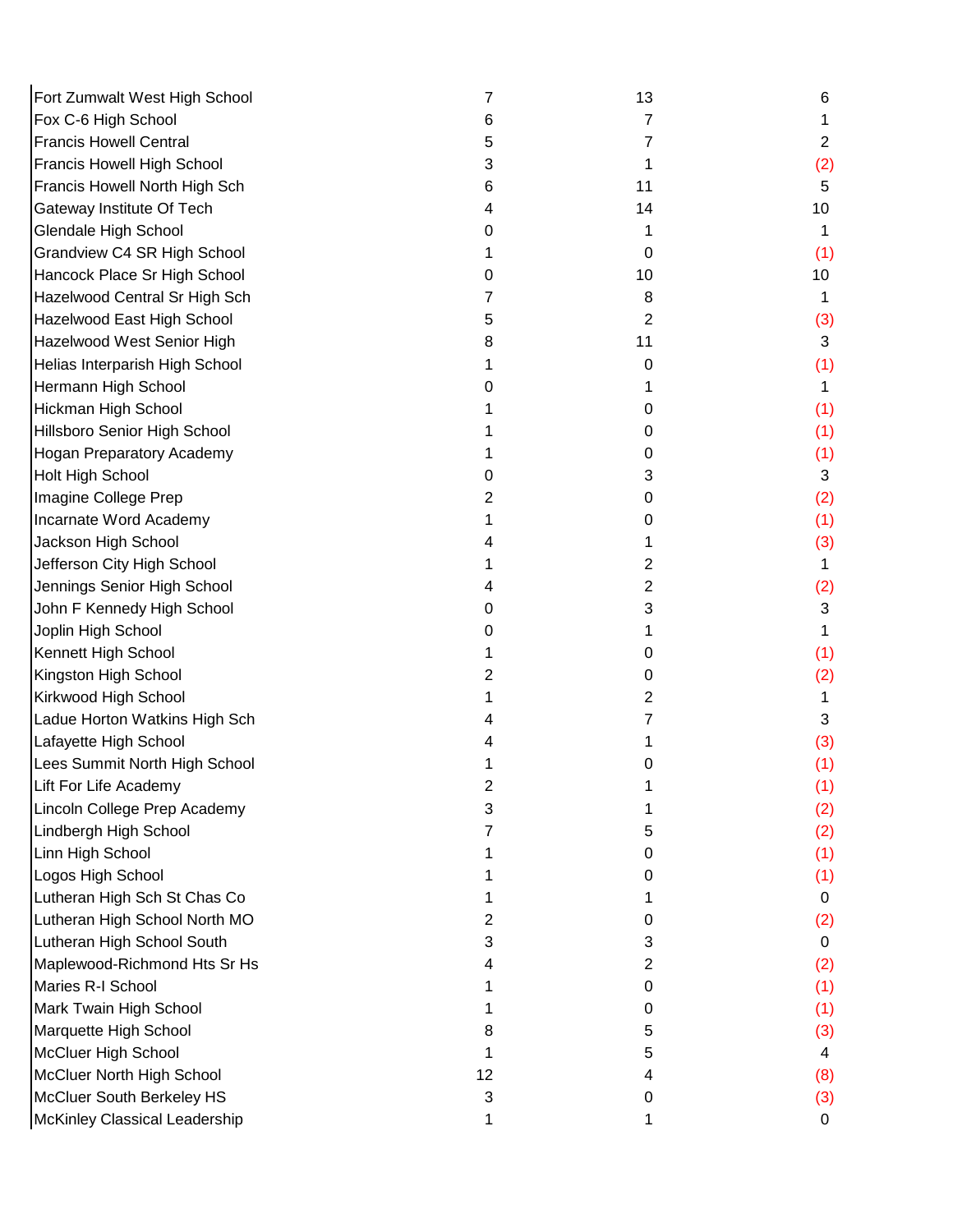| Mehlville Senior High School         | 8  | 10             | $\overline{2}$ |
|--------------------------------------|----|----------------|----------------|
| Metro Academic & Classical Hs        | 2  | 3              | 1              |
| Miller Career Academy                |    |                | (6)            |
| Moberly Senior High School           |    | 0              | (1)            |
| Montgomery County R-II High School   |    |                | 0              |
| Nerinx Hall High School              |    |                | (1)            |
| New Life Christian School            |    | 0              | (1)            |
| Nixa R-11 High School                |    | 1              | 0              |
| Normandy Senior High School          | З  | 5              | $\overline{2}$ |
| North Callaway R-I Sr High School    |    | 0              | (1)            |
| North County Christian School        | O  | 2              | $\mathbf{2}$   |
| North County High School             | O  | 2              | $\overline{2}$ |
| North County Technical School        |    | 7              | 6              |
| Northwest Academy of Law             | 2  | 1              | (1)            |
| Northwest High School                |    | 7              | 6              |
| Notre Dame De Sion                   |    | 0              | (1)            |
| Notre Dame High School               | 3  | 0              | (3)            |
| Oakville Senior High School          | 18 | 6              | (12)           |
| Orchard Farm Jr-Sr High School       | 3  | 0              | (3)            |
| Owensville High School               | 0  |                |                |
| Ozark High School                    | 0  |                |                |
| Pacific Senior High School           | 0  | 3              | 3              |
| Park Hill South High School          | 0  |                |                |
| Parkway Central High School          | 2  | 2              | 0              |
| Parkway North High School            | 11 | 5              | (6)            |
| Parkway South High School            | 4  | 0              | (4)            |
| Parkway West High School             |    | 2              | (2)            |
| Paseo Acad of Fine & Perf Arts       |    | 0              | (1)            |
| Pattonville High School              | 11 | 7              | (4)            |
| Poplar Bluff Senior High Sch         | 2  | 0              | (2)            |
| Potosi R-3 Senior High School        | 4  | 5              |                |
| <b>Ritenour High School</b>          | 18 | 9              | (9)            |
| <b>Riverview Gardens Sr High Sch</b> |    | 2              |                |
| Rock Bridge High School              |    | 0              | (1)            |
| Rockhurst High School                |    |                | 0              |
| Rockwood Summit High School          |    | 2              | (3)            |
| Rolla Senior High School             |    | 1              | 0              |
| Rosati-Kain High School              | 3  | 5              | 2              |
| Ruskin High School                   | O  | 3              | 3              |
| Saint Charles Sr High School         |    | 0              | (4)            |
| Saint Charles West High School       | 3  | 3              | 0              |
| Saint Clair R-XIII High School       |    | 2              |                |
| Saint Dominic High School            | 2  | $\overline{2}$ | 0              |
| Saint Elizabeth Academy              |    | $\overline{2}$ |                |
| Saint Francis Borgia Regl H S        |    | 2              | 0              |
| Saint John Vianney High School       |    | 0              | (1)            |
| Saint Joseph Academy                 |    |                | 0              |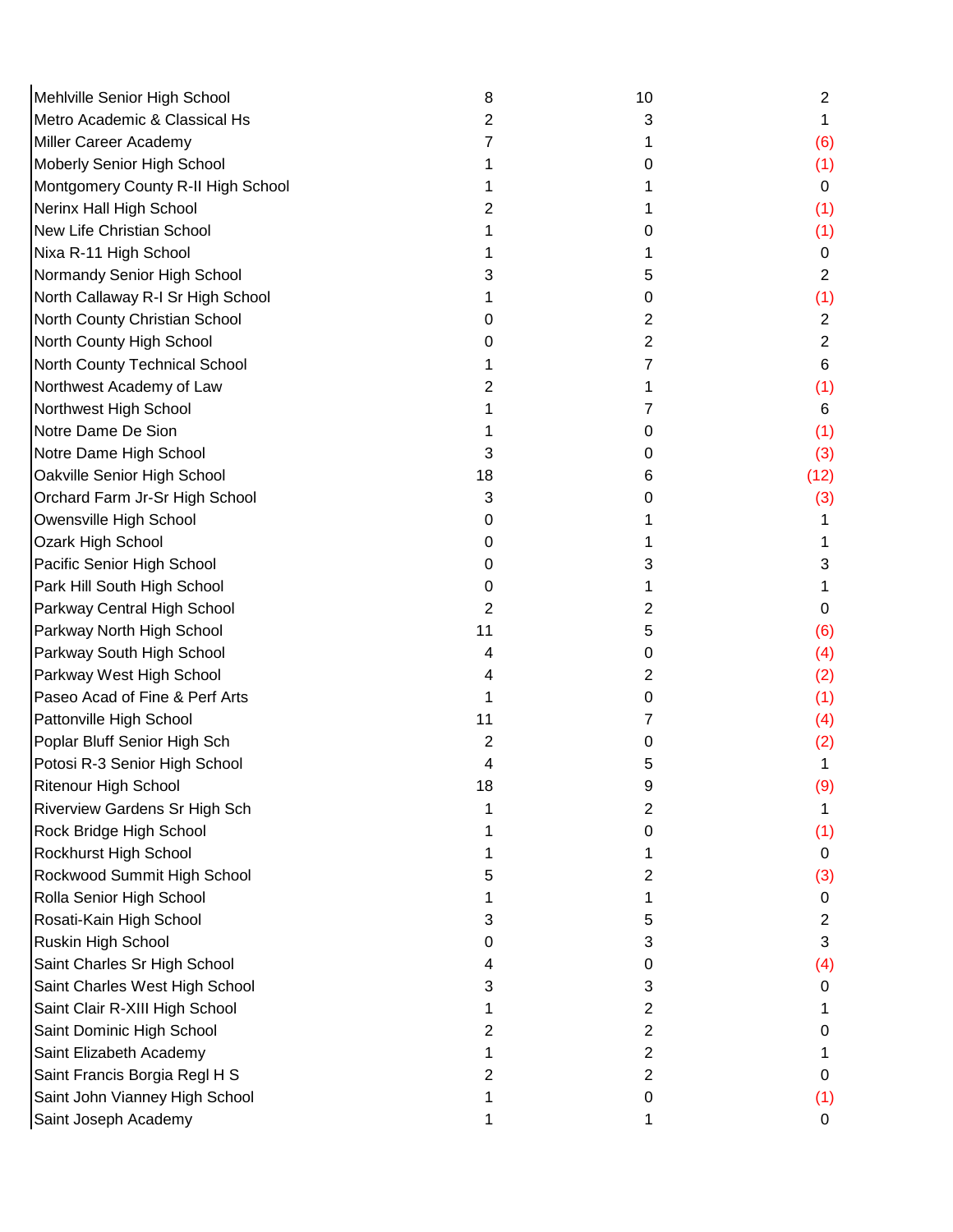| <b>MISSOURI TOTAL</b>                | 424            | 367 | (57)           |
|--------------------------------------|----------------|-----|----------------|
| Winfield High School                 | 2              | 0   | (2)            |
| Windsor High School                  | 5              | 1   | (4)            |
| <b>Westminster Christian Academy</b> | 4              | 3   | (1)            |
| West County R-IV High School         | 2              | 0   | (2)            |
| Wentzville Timberland High Sch       | 8              | 0   | (8)            |
| Wentzville High School               | 6              | 0   | (6)            |
| Webster Groves High School           | 2              | 6   | 4              |
| Waynesville High School              |                | 1   | 0              |
| Washington High School               |                | 1   | 0              |
| <b>Warrenton High School</b>         | 0              | 3   | 3              |
| Vashon High School                   |                | 4   | (1)            |
| Van-Far High School                  |                | 0   | (1)            |
| Ursuline Academy                     |                | 1   | 0              |
| University City High School          |                | 0   | (1)            |
| University Academy Charter School    |                | 1   | 0              |
| Union High School                    |                | 1   | 0              |
| Troy Buchanan High School            | 5              | 4   | (1)            |
| <b>Trinity Catholic High School</b>  | 9              | 6   | (3)            |
| <b>Timberland High School</b>        | 0              | 3   | 3              |
| Theodore Roosevelt High School       | $\overline{2}$ | 3   | 1              |
| Sumner High School                   | 2              | 0   | (2)            |
| Sullivan C-2 High School             | 2              | 0   | (2)            |
| Stockton R-I High School             | 2              | 0   | (2)            |
| Stanberry R-II High School           | 0              | 1   | 1              |
| Southwest Early College Campus       | 0              |     | 1              |
| South Callaway R-II High School      | 1              | 0   | (1)            |
| Soldan Intl Studies High Sch         | 11             | 7   | (4)            |
| Seneca High School                   |                | 0   | (1)            |
| Seckman Senior High School           | 3              | 10  | $\overline{7}$ |
| Sainte Genevieve High School         |                | 0   | (1)            |
| Saint Mary High School               | 0              | 4   | 4              |
| Saint Louis Univ High School         | 5              | 1   | (4)            |
| St. Louis Priory School              | 0              | 1   | 1              |

| <b>ILLINOIS HIGH SCHOOL</b>          | <b>FS2012</b> | <b>FS2013</b> | <b>CHANGE</b><br>2012/2013 |
|--------------------------------------|---------------|---------------|----------------------------|
| Altamont High School                 |               |               |                            |
| <b>Althoff Catholic High School</b>  |               |               | (2)                        |
| Alton High School                    |               |               | (2)                        |
| <b>Antioch Community High School</b> |               |               |                            |
| Argenta-Oreana High School           |               |               |                            |
| Belleville High School East          |               |               |                            |
| <b>Belleville Township H S West</b>  |               |               |                            |
| <b>Bloomington High School</b>       |               |               |                            |
| Bond County Cmty Unt #2 High School  |               |               |                            |
| Cahokia High School                  |               |               |                            |
| Carlyle High School                  |               |               |                            |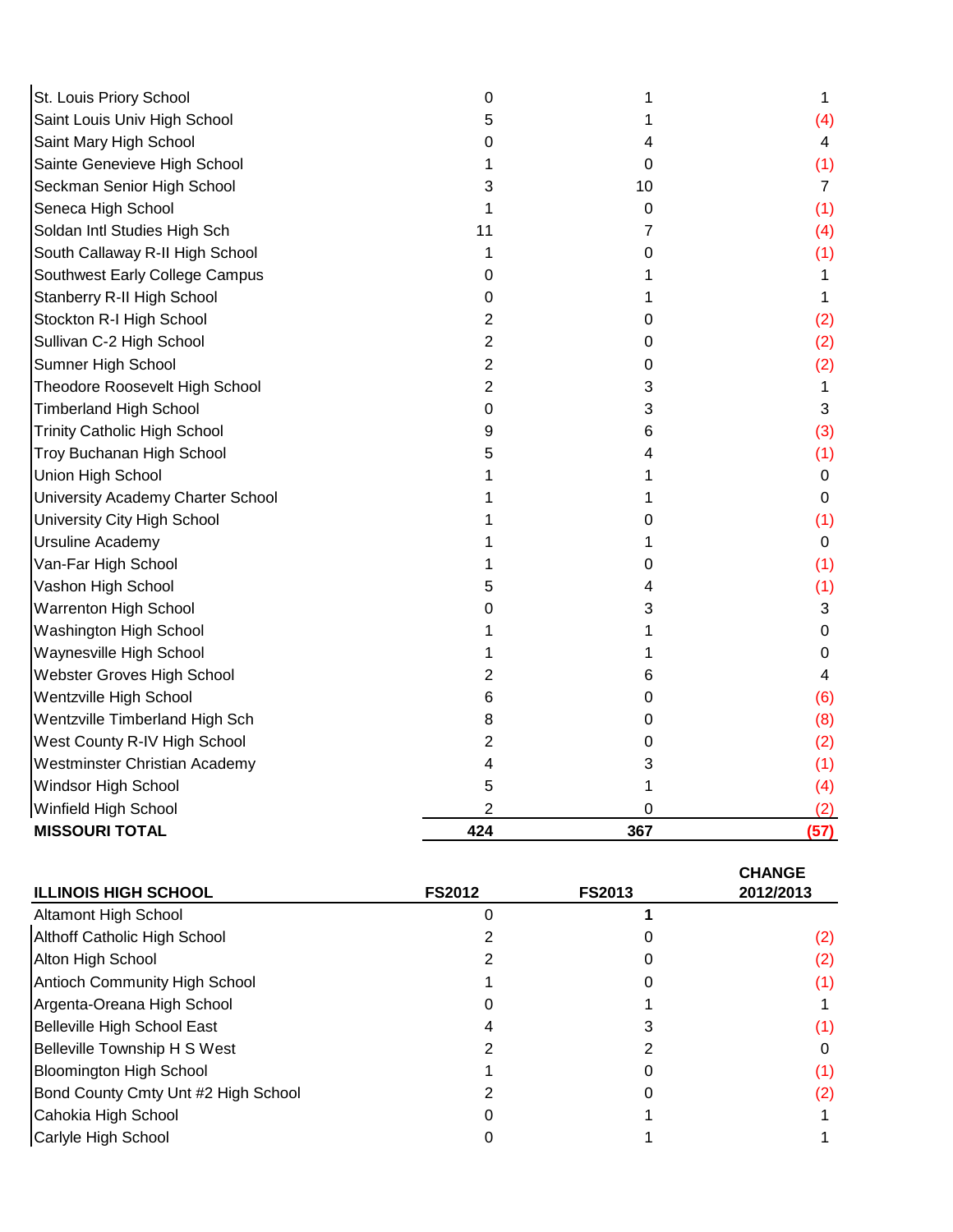| Cary-Grove Community High School     |    | 0  | (1)            |
|--------------------------------------|----|----|----------------|
| <b>Central Community High School</b> |    |    | 1              |
| Chicago HS Agricultural Sci          |    | 0  | (1)            |
| Coal City High School                | 0  | 1  | 1              |
| Collinsville High School             | 3  | 2  | (1)            |
| Columbia High School                 | 2  | 0  | (2)            |
| Community HS Dist 99 North HS        | 2  | 0  | (2)            |
| Dupo Senior High School              |    | 2  | 1              |
| East Alton-Wood River High Sch       | 0  | 1  | 1              |
| East Saint Louis Sr High Sch         | 2  | 0  | (2)            |
| Edwardsville Senior High Sch         | 2  | 2  | 0              |
| Elgin High School                    |    | 0  | (1)            |
| <b>Fieldcrest High School</b>        |    | 0  | (1)            |
| Freeburg High School                 |    | 2  | $\overline{2}$ |
| Glenwood High School                 |    | 0  | (1)            |
| <b>Granite City Senior High Sch</b>  | З  |    | 4              |
| Homewood-Flossmoor Cmty High         | O  |    |                |
| Jersey Community High School         |    |    |                |
| Lincoln Way North High School        |    | 0  | (1)            |
| Lincoln Way West High School         |    | 0  | (1)            |
| Madison Senior High School           |    | 0  | (1)            |
| Marquette Catholic High School       | 3  | 4  |                |
| Martin L King High School            | O  |    |                |
| McHenry Community H Sch East         | 0  |    |                |
| Mississippi Vly Christian Sch        | 0  |    |                |
| New Trier Township High School       | 0  |    |                |
| Niles North High School              | 0  |    |                |
| Northside College Prep HS            | 0  |    |                |
| OFallon Township High School         | 3  | 3  | 0              |
| Palatine High School                 | 0  |    |                |
| Plainfield North High School         | 2  | 0  | (2)            |
| Quincy Senior High School            |    | 3  | 3              |
| Roxana Senior High School            |    | 2  | 0              |
| Sacred Hearth-Griffin High School    |    |    |                |
| Saint Anthony High School            | 0  |    |                |
| Saint Bede Academy                   |    |    |                |
| Schurz High School                   |    |    |                |
| Sparta High School                   |    | 0  | (1)            |
| Springfield High School              |    |    |                |
| <b>Taylorville High School</b>       |    | 2  | 2              |
| <b>Triad High School</b>             |    | 2  |                |
| Victor J Andrew                      |    |    |                |
| Washington Cmty High School          |    | 0  | (1)            |
| Waterloo High School                 |    |    |                |
| Wheeling High School                 | 0  |    |                |
| <b>ILLINOIS TOTAL</b>                | 51 | 60 | 9              |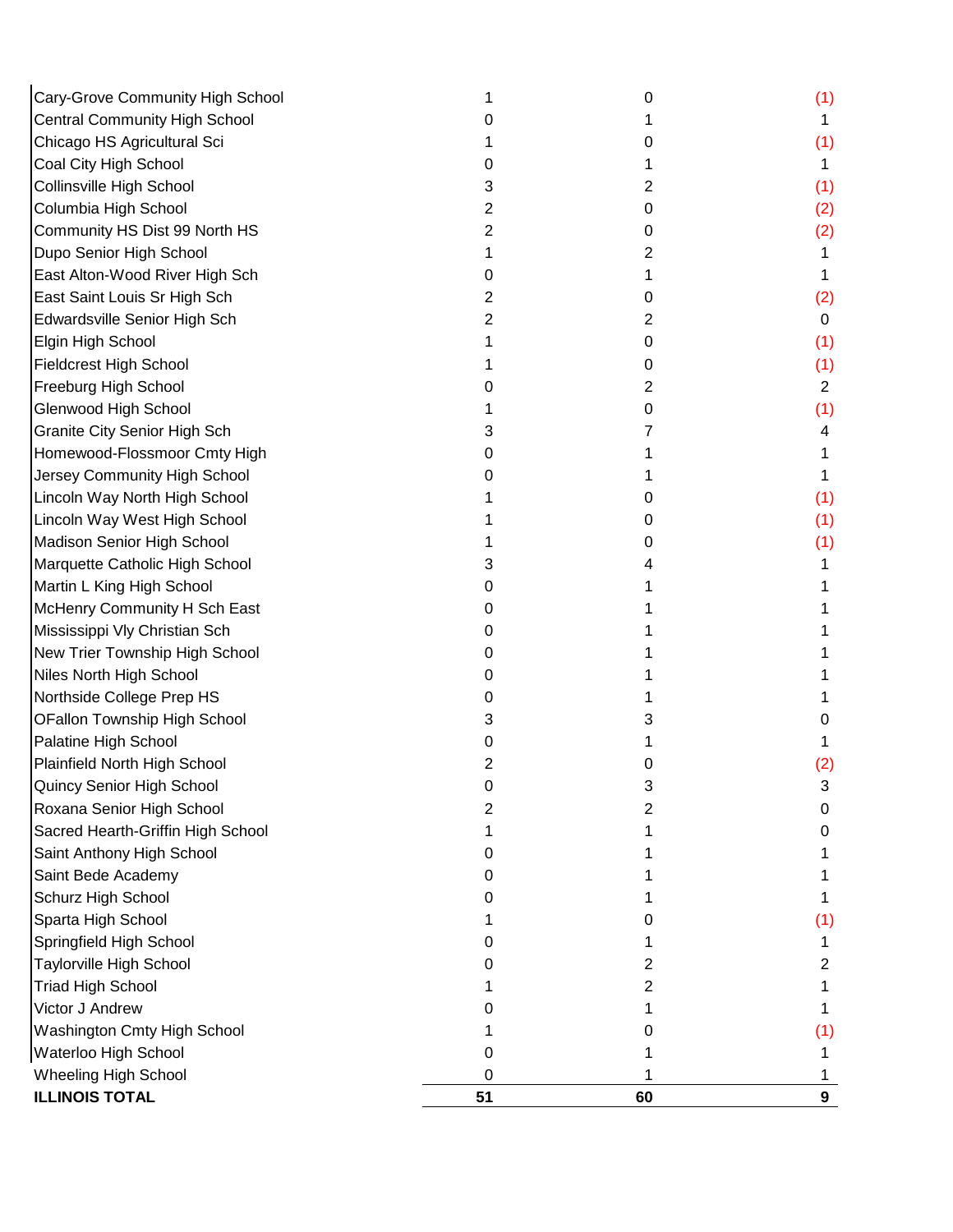| <b>OTHER-OUT OF STATE</b>            | 2012 | 2013 | <b>CHANGE</b><br>2012/2013 |
|--------------------------------------|------|------|----------------------------|
| Airline High School                  | 0    | 1    |                            |
| Alpha Omega Academy                  |      | 0    | (1)                        |
| Ann Arbor-Huron High School          |      | 0    | (1)                        |
| <b>Bellevue East High School</b>     | 0    |      | 1                          |
| <b>Blue Valley North High School</b> |      | 0    | (1)                        |
| Canton Mckinley Sr High School       | 2    | 0    | (2)                        |
| Capistrano Valley Chrstn Schls       | 0    | 1    | 1                          |
| Carmel High School                   | 0    | 2    | 2                          |
| <b>Carrollton Sacred Heart</b>       | O    |      |                            |
| College Academy At Bcc               | O    | 1    | 1                          |
| Collins Hill High School             |      | 0    | (1)                        |
| Coronado High School                 |      | 0    | (1)                        |
| Desoto High School                   | O    |      |                            |
| Eagle River High School              | 0    |      |                            |
| East High School                     |      | 0    | (1)                        |
| Ed W Clark High School               | O    | 1    | 1                          |
| Eden Prairie High School             |      | 0    | (1)                        |
| Franklin County High School          |      | 0    | (1)                        |
| George Washington High School        |      | 0    | (1)                        |
| Gordon Lee Memorial High School      |      | 0    | (1)                        |
| Hall High School                     | O    |      |                            |
| Hartford Union High School           | O    |      |                            |
| Henry Ford Academy                   | 0    |      |                            |
| International School - Minnesota     | 0    |      |                            |
| Irondale Senior High School          |      | 0    | (1)                        |
| John F Kennedy Senior High Sch       | 0    | 1    | 1.                         |
| Keystone National High School        |      | O    | (1)                        |
| Lewis Palmer High School             |      |      | 1                          |
| <b>Marion High School</b>            |      | 0    | (1)                        |
| Mat-Su Alternative School            |      |      | (1)                        |
| Millard South High School            |      | Ω    | (1)                        |
| Mooresville High School              |      | O    | (1)                        |
| Mother of Divine Grace School        |      |      | 1.                         |
| Nansemond Rive High School           |      | 0    | (1)                        |
| Olathe Northwest High School         | 2    | O    | (2)                        |
| Palestine/Wheatley High School       | O    |      | 1.                         |
| Pike High School                     | 2    | 0    | (2)                        |
| Plymouth-Canton High School          |      | 0    | (1)                        |
| Queen City High School               | Ω    |      |                            |
| Rosehill Christian School            | 0    |      |                            |
| Siloam Springs High School           |      |      |                            |
| St Croix Educational Complex H       |      | 0    | (1)                        |
| Tonganoxie High School               |      | O    | (1)                        |
| Unknown Georgia High School          |      | Ω    | (1)                        |
| University High School               | O    |      | 1.                         |
| Valley High School                   |      | 0    | (1)                        |